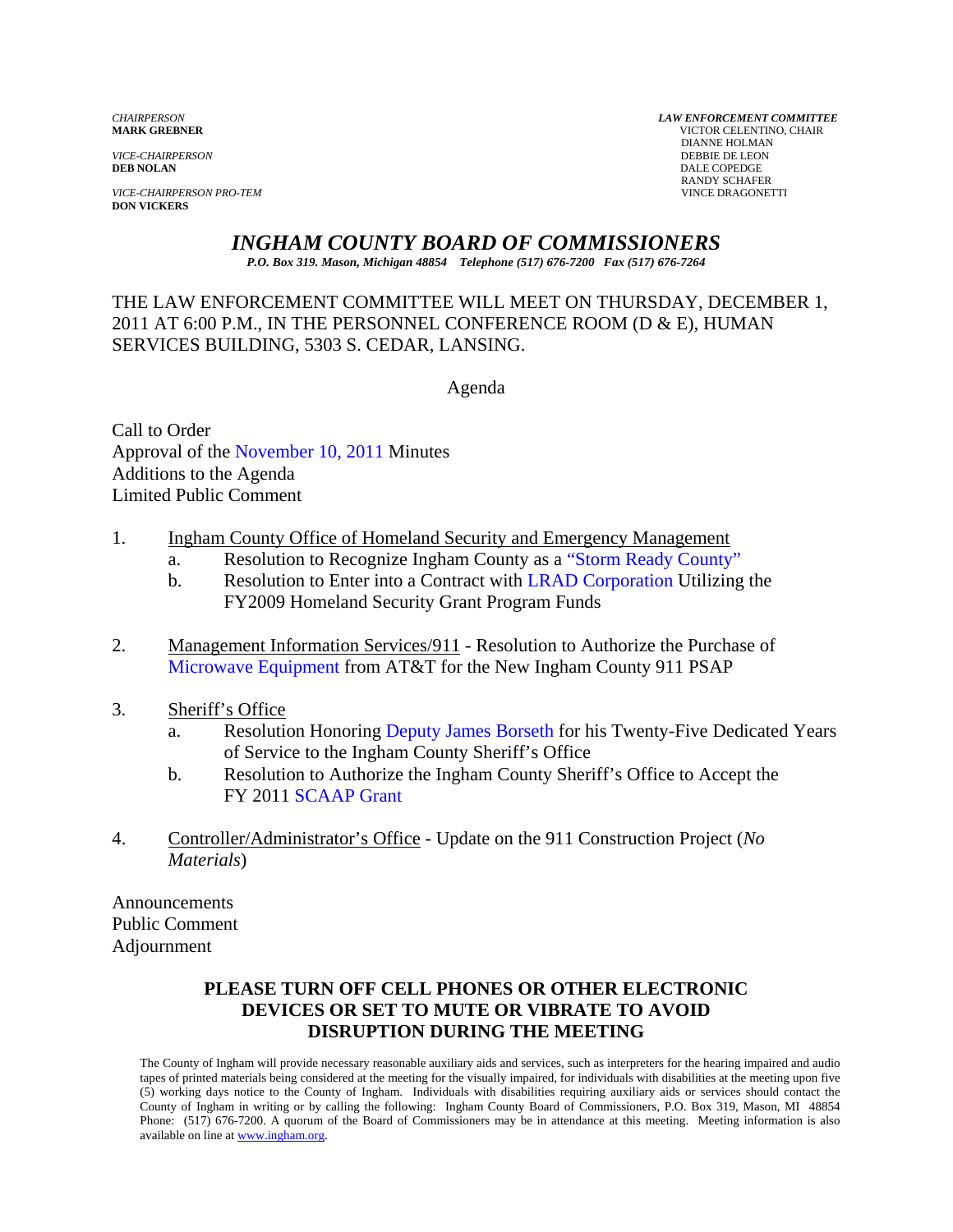#### LAW ENFORCEMENT COMMITTEE November 10, 2011 **Minutes**

- <span id="page-1-0"></span>Members Present: Victor Celentino, Dianne Holman, Debbie De Leon, Dale Copedge, Randy Schafer, Vince Dragonetti, and Board Chairperson Grebner
- Members Absent: None

Others Present: John Neilsen and Tim Barron

The meeting was called to order by Chairperson Celentino at 6:00 p.m. in the Personnel Conference Room "D & E" of the Human Services Building, 5303 S. Cedar Street, Lansing.

Approval of the October 27, 2011 Minutes The October 27, 2011 Minutes were approved as submitted.

Additions to the Agenda None.

Limited Public Comment None.

1. Community Corrections Advisory Board – Interviews

The Committee interviewed Tim Barron for the Community Corrections Advisory Board, Media Representative. There is one vacancy.

MOVED BY COMM. COPEDGE, SUPPORTED BY COMM. DRAGONETTI, TO APPOINT TIM BARRON TO THE COMMUNITY CORRECTIONS ADVISORY BOARD AS MEDIA REPRESENTATIVE.

#### MOTION CARRIED UNANIMOUSLY.

2. Sheriff's Office - Resolution Authorizing Participation with the Meridian Township Police Department Highway Safety Grant

MOVED BY COMM. COPEDGE, SUPPORTED BY COMM. SCHAFER, TO APPROVE THE RESOLUTION AUTHORIZING PARTICIPATION WITH THE MERIDIAN TOWNSHIP POLICE DEPARTMENT HIGHWAY SAFETY GRANT.

Comm. Schafer asked where the police will patrol. Mr. Neilsen explained that each unit will put more officers on the road over the holidays, in their own jurisdictions, and use their own funds.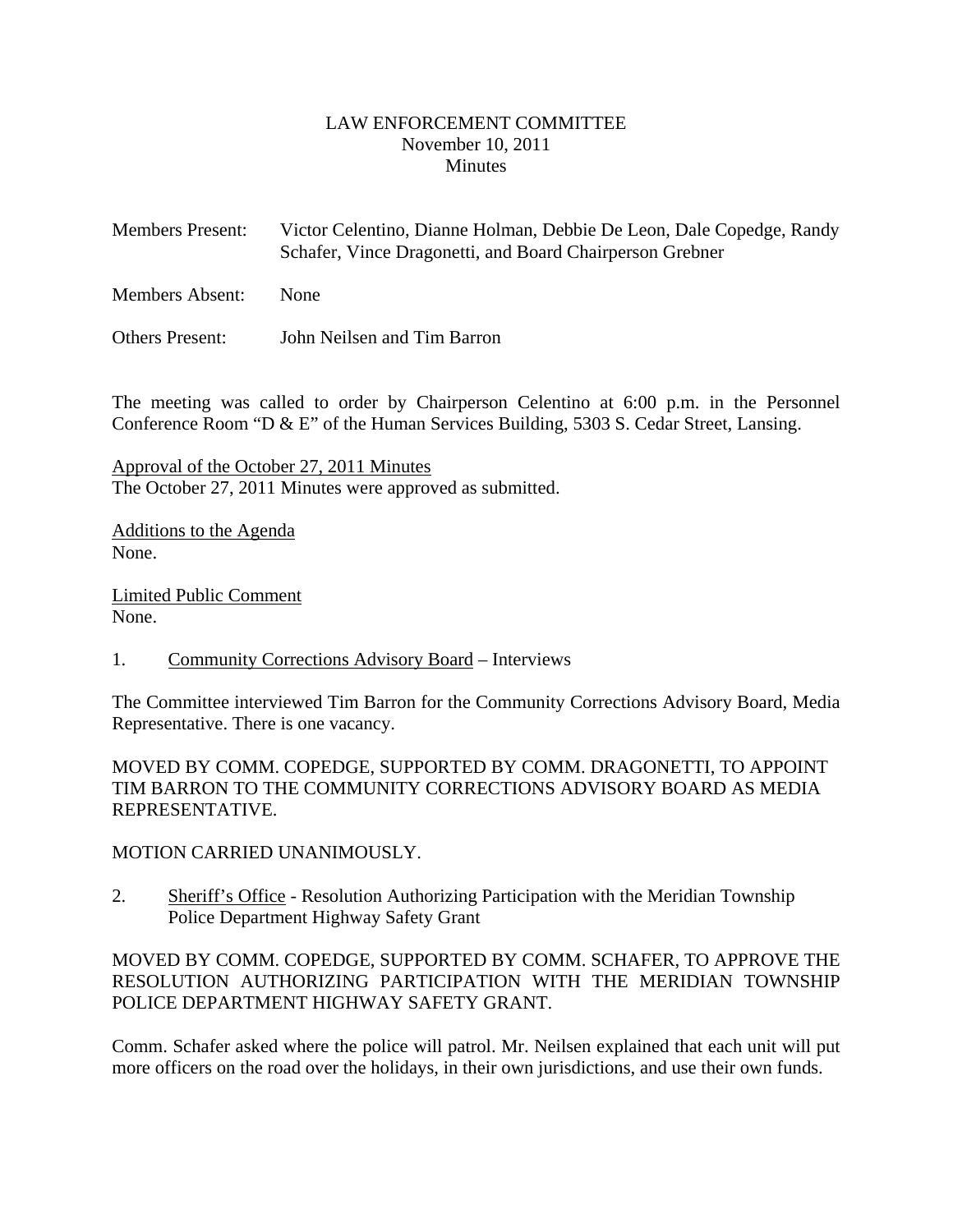#### MOTION CARRIED UNANIMOUSLY.

- 3. Controller/Administrator's Office
	- a. Resolution Approving Various Contracts for the 2012 Budget Year

## MOVED BY COMM. COPEDGE, SUPPORTED BY COMM. DRAGONETTI, TO APPROVE THE RESOLUTION APPROVING VARIOUS CONTRACTS FOR THE 2012 BUDGET YEAR.

Mr. Neilsen explained the expense contracts have increased by 1% or less. He noted any other contract will come through the Board of Commissioners as a separate resolution. The Committee discussed revenue contracts, grants, and expenses in connection to the budget.

MOTION CARRIED UNANIMOUSLY.

Comm. De Leon requested Mr. Neilsen email her all the various Committee's Resolutions Contract page attachments. Mr. Neilsen agreed to do so.

b. Update: Ingham County Consolidated 911 Dispatch Project (*No Materials*)

Mr. Neilsen stated the 911 Project is still on schedule, and the building should be enclosed by mid-December. Board Chairperson Grebner asked if anything is over budget. Mr. Neilsen stated the project is within budget at this time. There was a discussion regarding furniture.

Announcements

Mr. Neilsen noted there will only be one more round of Law Enforcement meetings this year.

Public Comment None.

The meeting adjourned at approximately 6:27 p.m.

Respectfully submitted,

Julie Buckmaster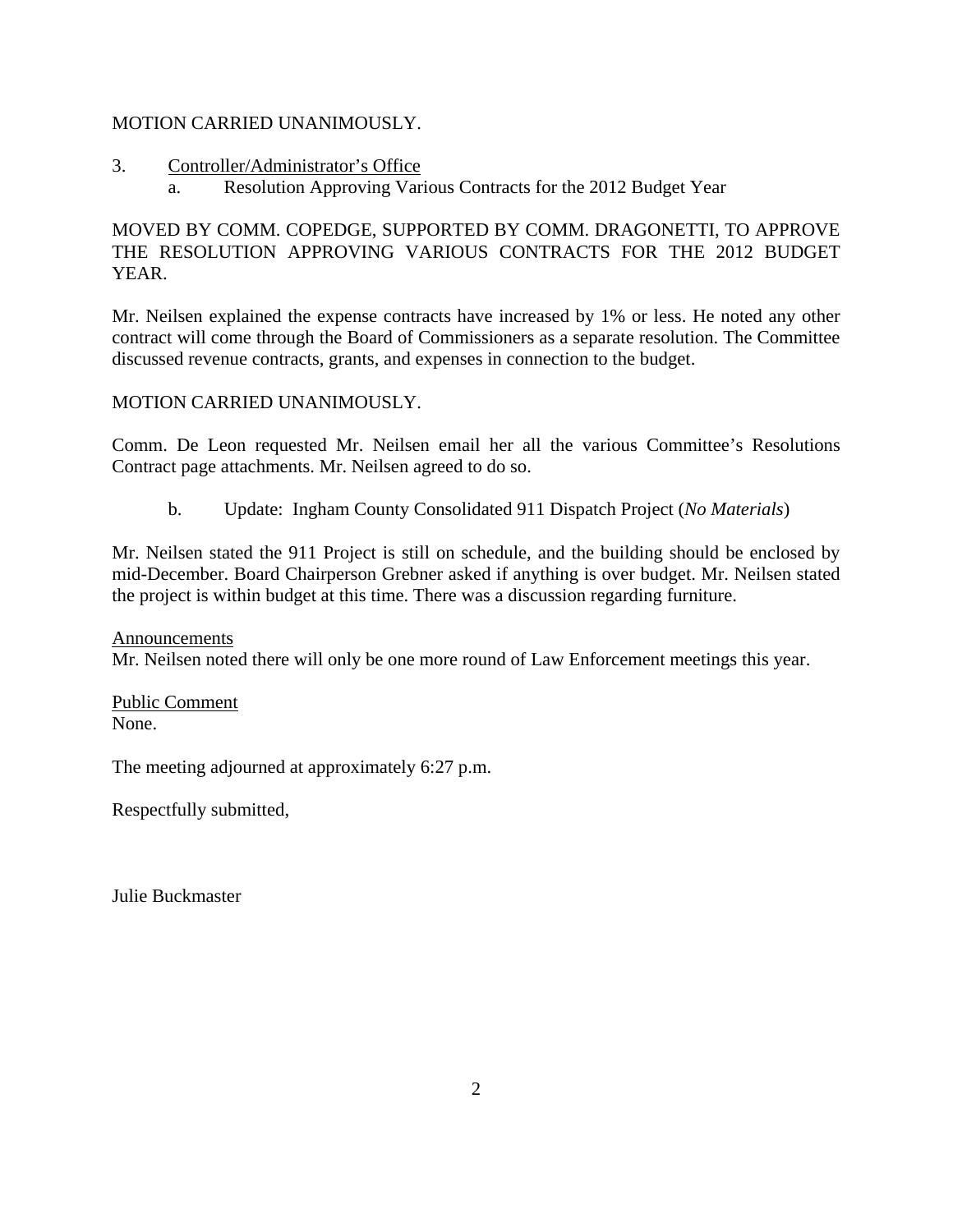## **DECEMBER 1, 2011 LAW ENFORCEMENT AGENDA STAFF REVIEW SUMMARY**

## **RESOLUTION ACTION ITEMS:**

## **The Deputy Controller is recommending approval of the following resolution:**

*1. Ingham County Office of Homeland Security and Emergency Management a. Resolution to Recognize Ingham County as a "Storm Ready County"* 

This resolution authorizes the Ingham County Board of Commissioners to approve the acceptance of the "Storm Ready County" designation from the National Weather Service. It also recognizes the work of local Emergency Management coordinators for their progressive efforts in helping make their communities more aware of severe weather through projects, education and training. (See attached memo.)

*b. Resolution to Enter into a Contract with LRAD Corporation Utilizing the FY 2009 Homeland Security Grant Program Funds* 

This resolution authorizes entering into a contract with LRAD Corporation in the amount of twenty-three thousand eight hundred and fifty-five dollars (\$23,855.00) for the purchase of LRAD-500X (Long Range Acoustic Device) for East Lansing Police Department to be expended by April 30, 2012. This is a sole source purchase using Homeland Security Grant funds (See attached memo.)

2. *Management Information Services/911 - Resolution to Authorize the Purchase of Microwave Equipment from AT&T for the New Ingham County 911 PSAP* 

This resolution authorizes the purchase of the microwave equipment and installation from AT&T in the amount not to exceed \$225,171, from the 911 Emergency Telephone Dispatch Services - 911 Fund for Management and System Improvements. This will be purchased and installed on the tower at the new 911 Center as part of that project. (See attached memo.)

- *3. Sheriff's Office* 
	- *a. Resolution Honoring Deputy James Borseth for his Twenty-Five Dedicated Years of Service to the Ingham County Sheriff's Office*

This resolution authorizes honoring Deputy James Borseth of the Ingham County Sheriff's Office upon his retirement.

*b. Resolution to Authorize the Ingham County Sheriff's Office to Accept the FY 2011 SCAAP Grant* 

This resolution authorizes the Ingham County Sheriff's Office to accept the Bureau of Justice Assistance (BJS), State Criminal Alien Assistance Program (SCAAP) FY2011 grant award of \$1,917.00. These funds are provided by the federal government to partially reimburse local correction facilities for housing those aliens charged and or convicted of criminal violations (See attached memo.)

#### **This will be a verbal update with no materials:**

*4. Update: Ingham County Consolidated 911 Dispatch Project*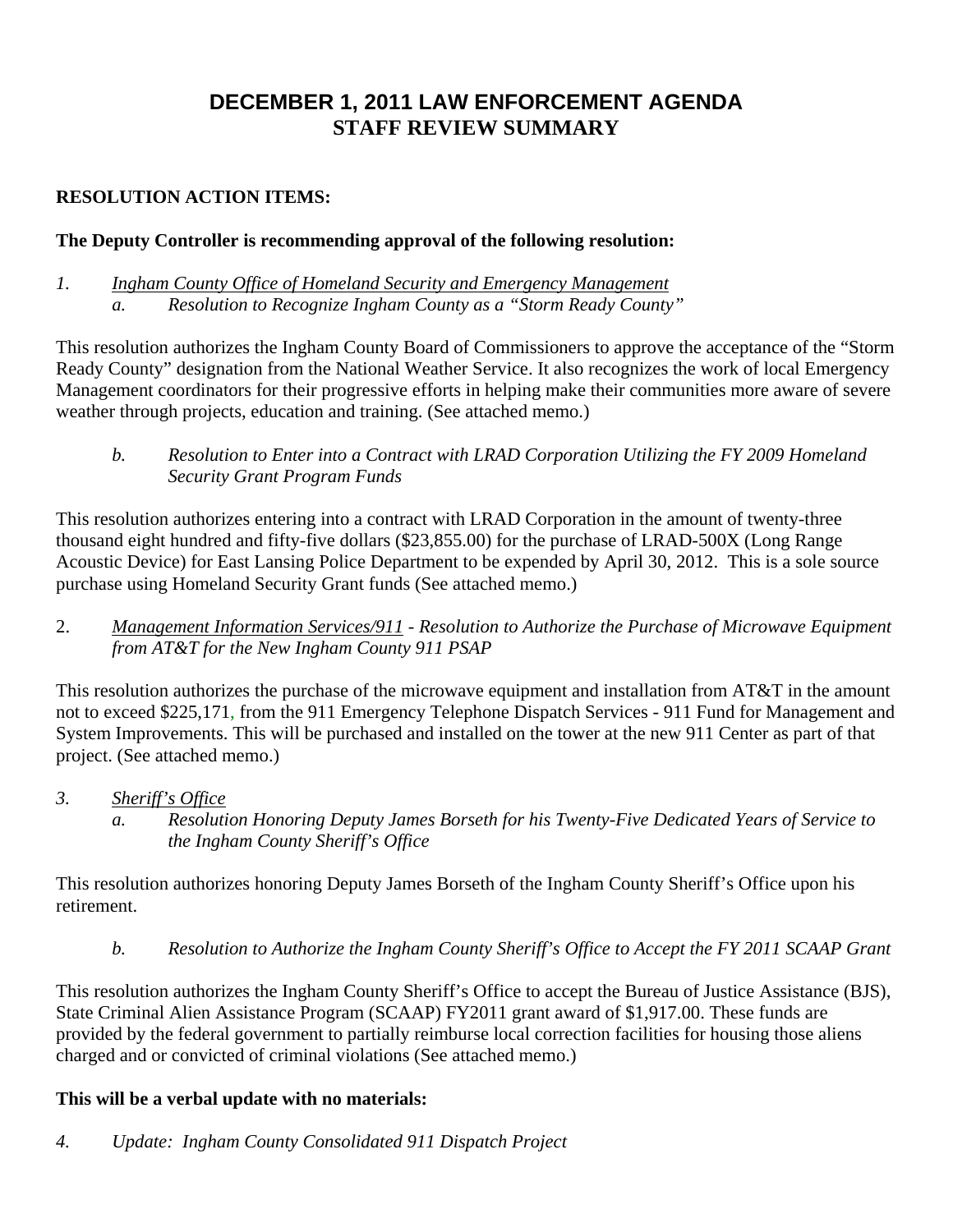<span id="page-4-0"></span>

| TO:   | Law Enforcement Committee                                                             |
|-------|---------------------------------------------------------------------------------------|
| FROM: | Sergeant Robert Ott, Ingham County Office of Homeland Security & Emergency Management |
| DATE: | November 7, 2011                                                                      |
| RE:   | Resolution to Recognize Ingham County as a "Storm Ready County"                       |

Commissioners:

Attached is a Resolution to Recognize Ingham County as a "Storm Ready County", which is a designation from the National Weather Service to recognize communities for their efforts to be prepared for inclement weather.

It also recognizes the work of local Emergency Management coordinators for their progressive efforts in helping make their communities more aware of severe weather through projects, education and training.

I recommend your approval of this resolution.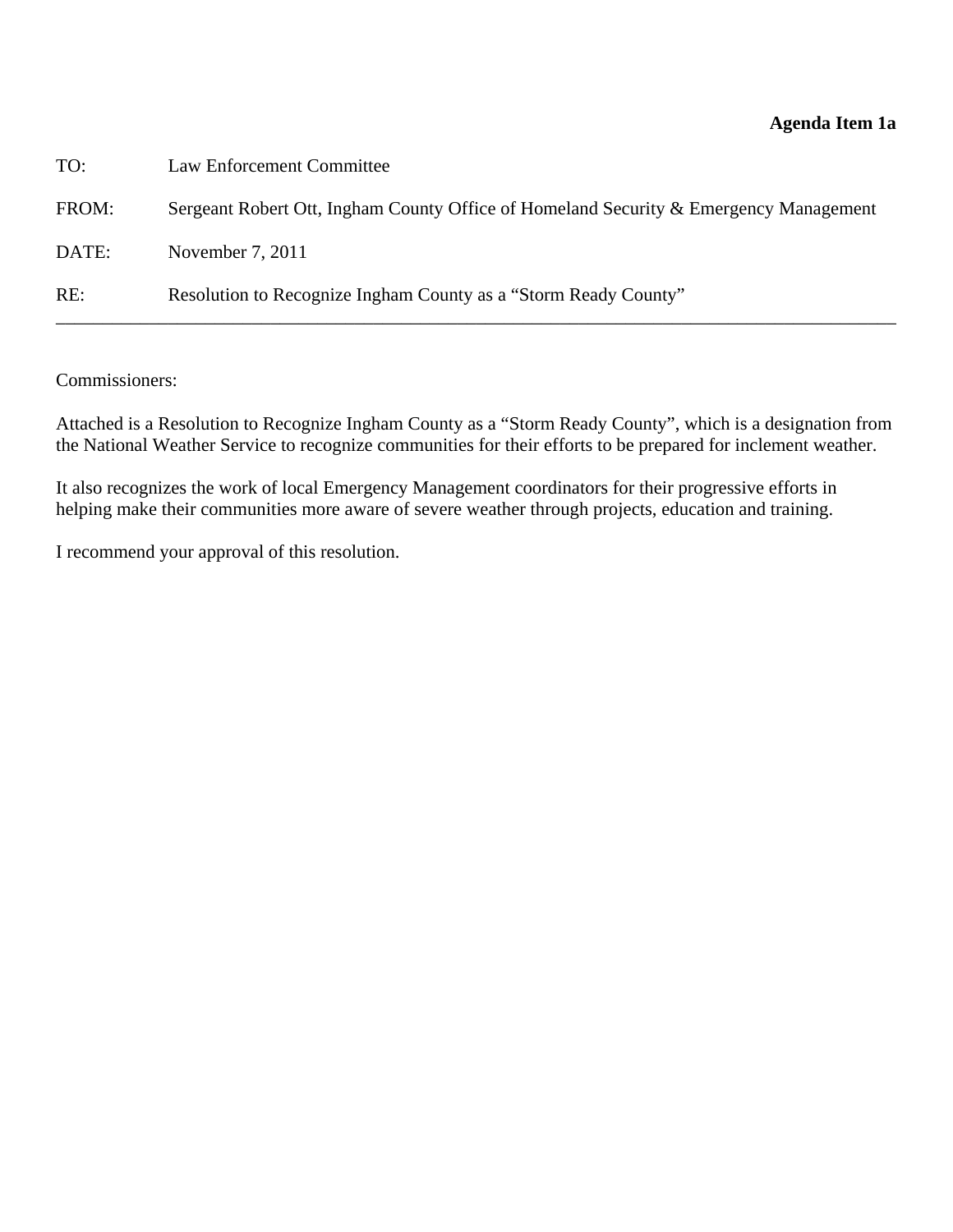Introduced by the Law Enforcement Committee of the:

## INGHAM COUNTY BOARD OF COMMISSIONERS

#### **RESOLUTION TO RECOGNIZE INGHAM COUNTY AS A "STORM READY COUNTY"**

WHEREAS, the Ingham County Office of Homeland Security & Emergency Management has applied for and, Ingham County has been approved as a "Storm Ready County" by the National Weather Service; and

WHEREAS, the National Weather Service began the "Storm Ready" program in 1998 to recognize the work of local Emergency Management coordinators for their progressive efforts in helping make their communities more aware of severe weather through projects, education and training; and

WHEREAS, Ingham County Emergency Management Program Manager, Sgt. Robert Ott and the Local Planning Team (LPT) has expanded outdoor warning sirens in the County using grant funds, distributed weather alert radios to residents and businesses, hosted weather spotter seminars, expanded warning notification using the CodeRED system and through the use of social networking.

THEREFORE BE IT RESOLVED, that the Ingham County Board of Commissioners approves the acceptance of the "Storm Ready County" designation from the National Weather Service.

BE IT FURTHER RESOLVED, that the Ingham County Board of Commissioners commends the Ingham County Office of Homeland Security and Emergency Management and the Local Planning Team (LPT) for their efforts to prepare Ingham County to be eligible to receive the "Storm Ready County" designation from the National Weather Service.

BE IT FURTHER RESOLVED, that the Ingham County Board of Commissioners directs the Ingham County Office of Homeland Security and Emergency Management to continue their progressive work on keeping the residents and visitors of Ingham County safer through awareness of severe weather conditions.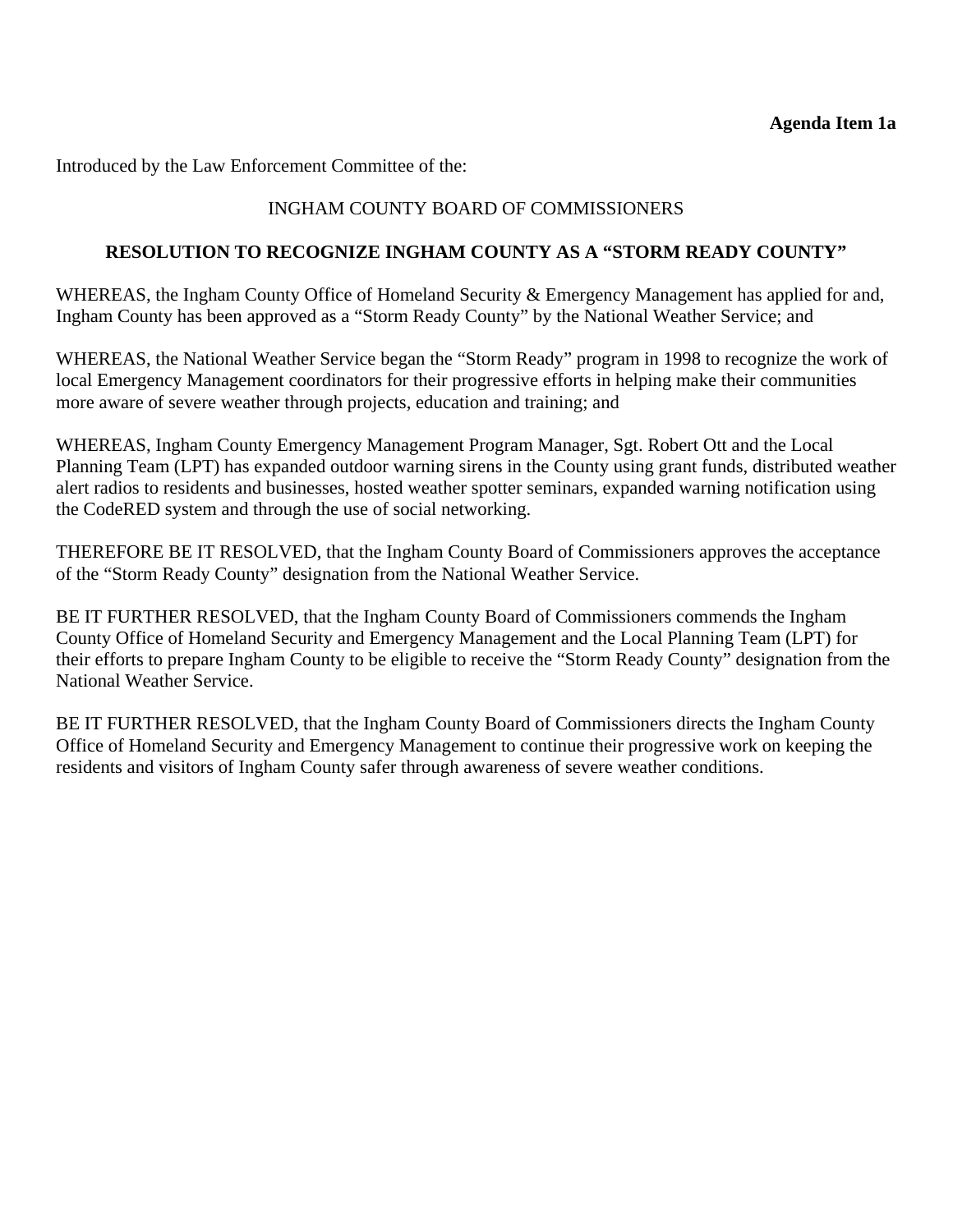#### **Agenda Item 1b**

<span id="page-6-0"></span>

| TO:   | Law Enforcement Committee<br><b>Finance Committee</b>                                                                  |
|-------|------------------------------------------------------------------------------------------------------------------------|
| FROM: | Sergeant Robert Ott, Ingham County Office of Homeland Security & Emergency Management                                  |
| DATE: | November 7, 2011                                                                                                       |
| RE:   | Resolution to Enter into a Contract with LRAD Corporation Utilizing the FY2009<br><b>Homeland Security Grant Funds</b> |

Ingham County has accepted the FY 2009 Homeland Security Grant Program (HSGP) pass through funds from the City of Lansing. The City of Lansing is the Fiduciary Agent and has authorized the use of the FY 2009 HSGP funds and will reimburse Ingham County. The projects that'll be funded have been reviewed and approved by the Ingham County Local Planning Team (LPT). The LRAD Corporation is a sole source provider for the LRAD-500X. The Long Range Acoustic Device (LRAD) for the East Lansing Police Department, is a device with two primary functions; 1) Directional sound system that is able to project clear voice communications over long distances and can penetrate objects such as vehicles and buildings; 2) It can also produce a long chirp/shrill sound that is capable of dispersing large crowds or a barricaded individual. This will be used by the cooperative tactical team (East Lansing Special Response Team) to make an emergency notification/evacuation notice in the even of a terrorist attack. The LRAD may also be used in a search and rescue, critical infrastructure and perimeter protection, and enforcing security zones. Utilizing the LRAD will increase the safety of the officers and the public in the area of response. Total cost of the LRAD-500X is \$23,855.00.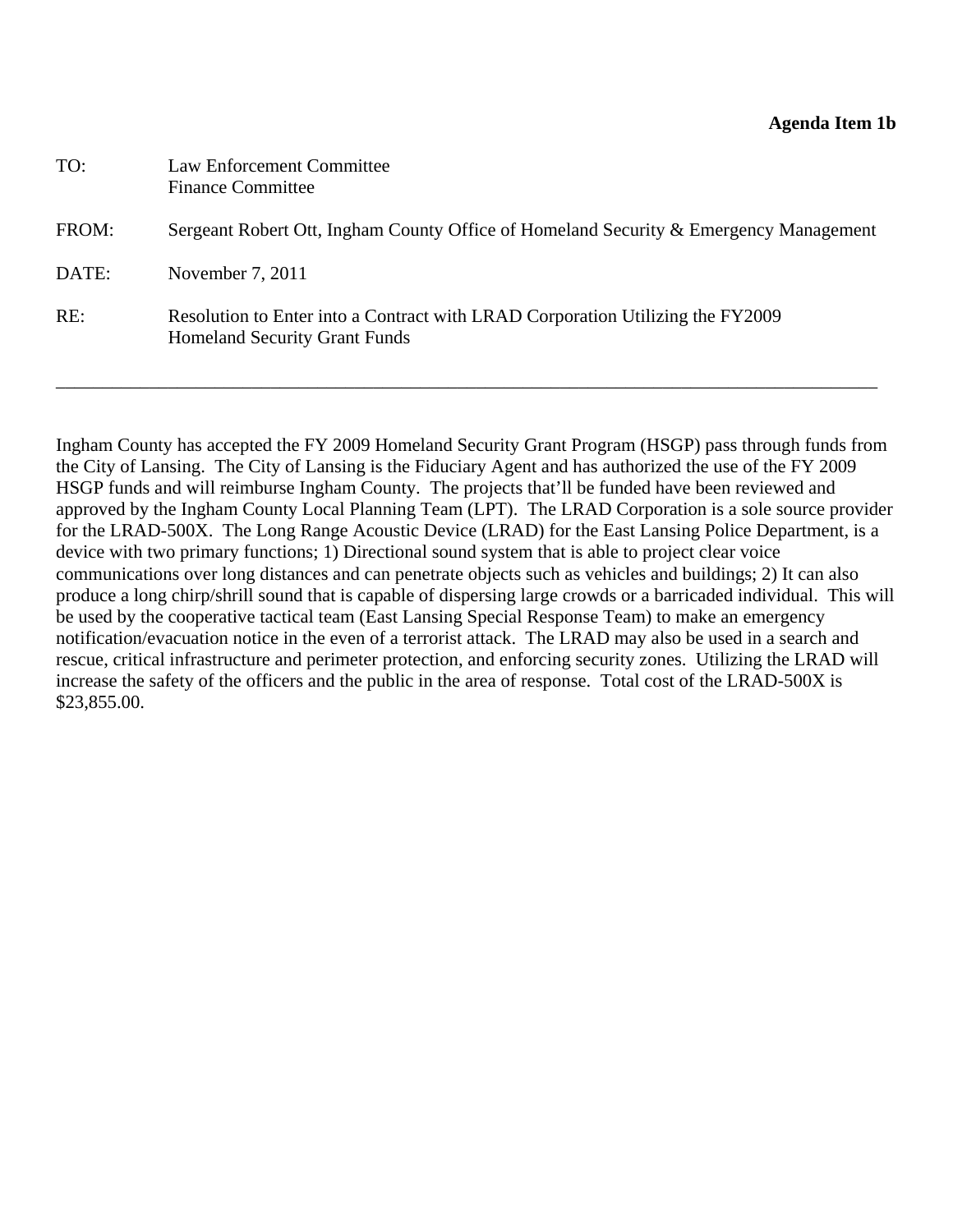Introduced by the Law Enforcement and Finance Committees of the:

#### INGHAM COUNTY BOARD OF COMMISSIONERS

#### **RESOLUTION TO ENTER INTO A CONTRACT WITH LRAD CORPORATION UITLIZING THE FY2009 HOMELAND SECURITY GRANT PROGRAM FUNDS**

WHEREAS, the Ingham County Office of Homeland Security & Emergency Management has applied for and has been approved to receive pass through grant funds from the FY2009 Homeland Security Grant Program (HSGP); and

WHEREAS, the Ingham County Board of Commissioners previously authorized entering into a contract with the City of Lansing, to be the fiduciary agent for the FY 2009 Homeland Security Grant Program (HSGP); and

WHEREAS, vendor has been identified for this grant project.

THEREFORE BE IT RESOLVED, the Ingham County Board of Commissioners authorizes entering into a contract with LRAD Corporation in the amount of Twenty three thousand eight hundred and fifty-five dollars (\$23,855.00) for the purchase of LRAD-500X (Long Range Acoustic Device) for East Lansing Police Department to be expended by April 30, 2012.

BE IT FURTHER RESOLVED, that the Ingham County Board of Commissioners authorizes the Board Chairperson and the County Clerk to sign any necessary subcontract or purchase documents that are consistent with this resolution and approved as to form by the County Attorney.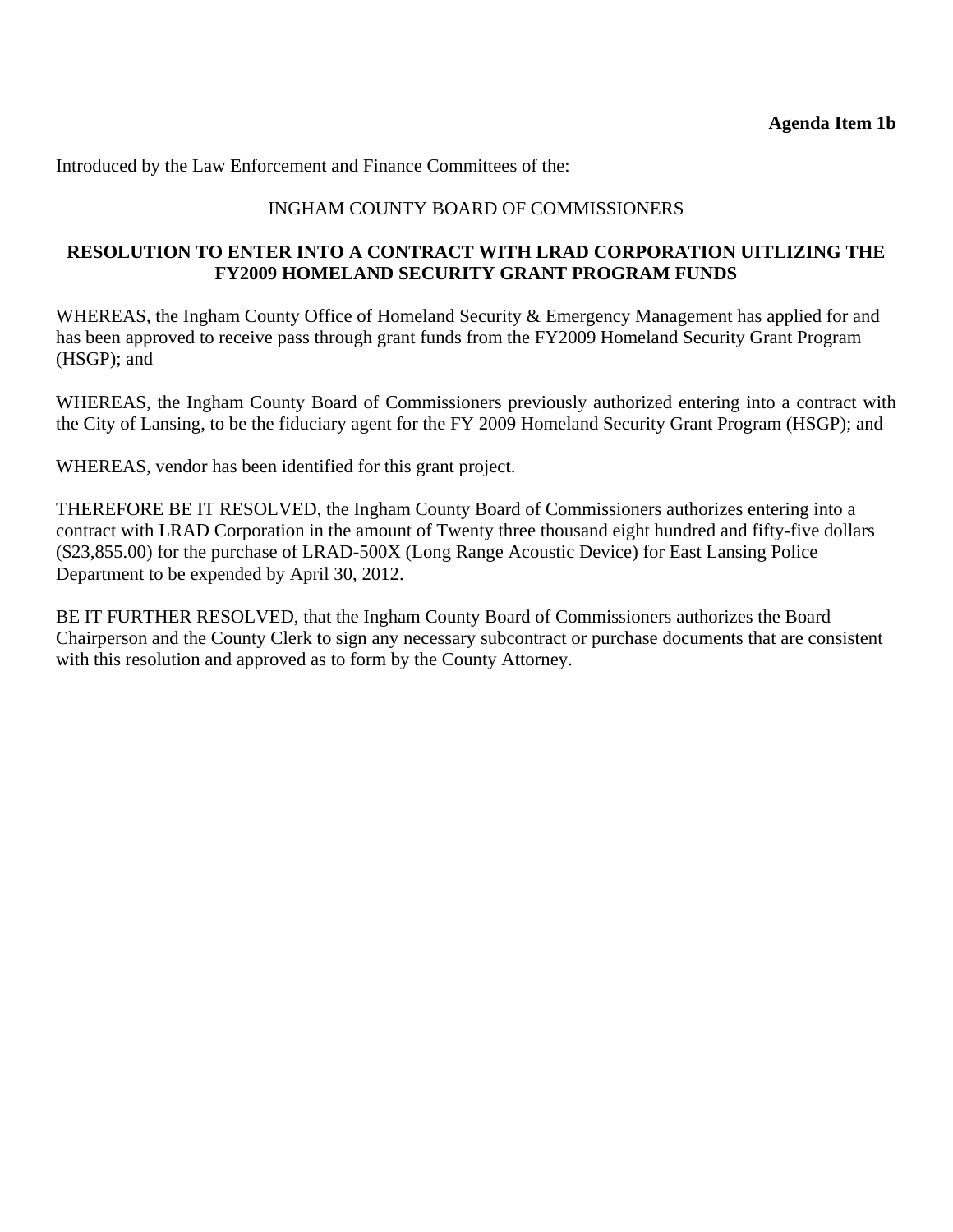#### **Agenda Item 2**

<span id="page-8-0"></span>

| To:   | <b>Ingham County Board of Commissioners</b>                     |
|-------|-----------------------------------------------------------------|
| From: | Tom Shewchuk                                                    |
| CC:   | John Neilsen                                                    |
| Date: | November 20, 2011                                               |
| Re:   | Microwave Equipment Purchase for the new Ingham County 911 PSAP |
|       |                                                                 |

Dear Commissioners,

Ingham County will be constructing a new 911 PSAP radio tower in order to establish communications to the existing radio network in Ingham County. As a requirement for the communications, microwave equipment and installation is required. The microwave equipment is available from AT&T through the State of Michigan Co-operative contract and I am requesting approval for the purchase of the equipment in preparation once the radio tower is constructed.

AT&T performed a site visit to Ingham County to review our current configuration and discuss our requirements with MIS, Bryce Alford (Radio Tech for Ingham County), Jeff Kludy (Radio Tech for the City of Lansing) and Brian Johnson of the Harris Corporation. The proposal has also been reviewed by our 911 consultant.

A refresh of the original proposal was recently completed and the cost of the microwave equipment and installation is \$204,701.20. I am asking for a 10% contingency that will bring the final cost not to exceed \$225,171.32 and will be paid from the 911 Emergency Telephone Dispatch Services - 911 Fund for Management and System Improvements.

Thank you in advanced for your consideration. If you have any questions please feel free to contact me at 517- 676-7371.

Sincerely,

Tom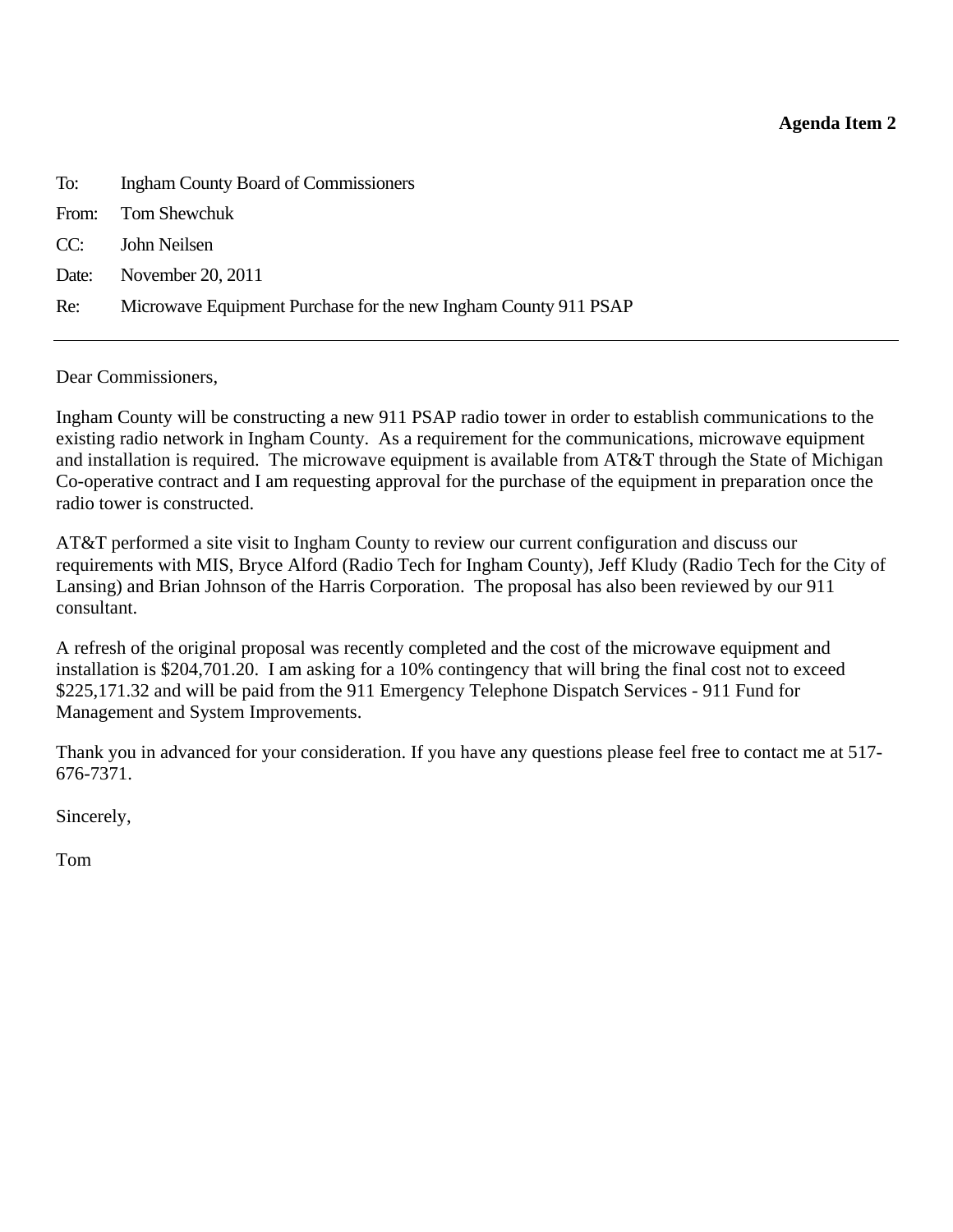Introduced by the Law Enforcement and Finance Committees of the:

## INGHAM COUNTY BOARD OF COMMISSIONERS

### **RESOLUTION TO AUTHORIZE THE PURCHASE OF MICROWAVE EQUIPMENT FROM AT&T FOR THE NEW INGHAM COUNTY 911 PSAP**

WHEREAS, Ingham County will be constructing a new radio tower at the new integrated 911 PSAP to establish communications to the existing Ingham County radio system; and

WHEREAS, microwave equipment is required to establish this connection and needs to be ordered in preparation for the construction of the tower; and

WHEREAS, AT&T performed a site visit to Ingham County in order to review our current configuration and the purchase of this equipment qualifies under the State of Michigan contract number 071B3001358; and

WHEREAS, Ingham County, the City of Lansing, Harris Corporation and our 911 consultant has reviewed the proposal; and

WHEREAS, the proposed cost for the microwave equipment is \$204,701.20 and a 10% contingency is being recommended for a total cost not to exceed of \$225,171.00.

THEREFORE BE IT RESOLVED, that the Ingham County Board of Commissioners do hereby authorize the purchase of the microwave equipment and installation from AT&T in the amount not to exceed \$225,171.00 from the 911 Emergency Telephone Dispatch Services - 911 Fund for Management and System Improvements.

BE IT FURTHER RESOLVED, that the Ingham County Board of Commissioners authorizes an appropriation of up to \$225,171.00 from the 911 Emergency Telephone Dispatch Services - 911 Fund for Management and System Improvements for this project.

BE IT FURTHER RESOLVED, that the Controller/Administrator is authorized to make any necessary budget adjustments consistent with this Resolution.

BE IT FURTHER RESOLVED, that the Chairperson of the Ingham County Board of Commissioners and the County Clerk are authorized to sign any contract/purchase documents consistent with this resolution and approved as to form by the County Attorney.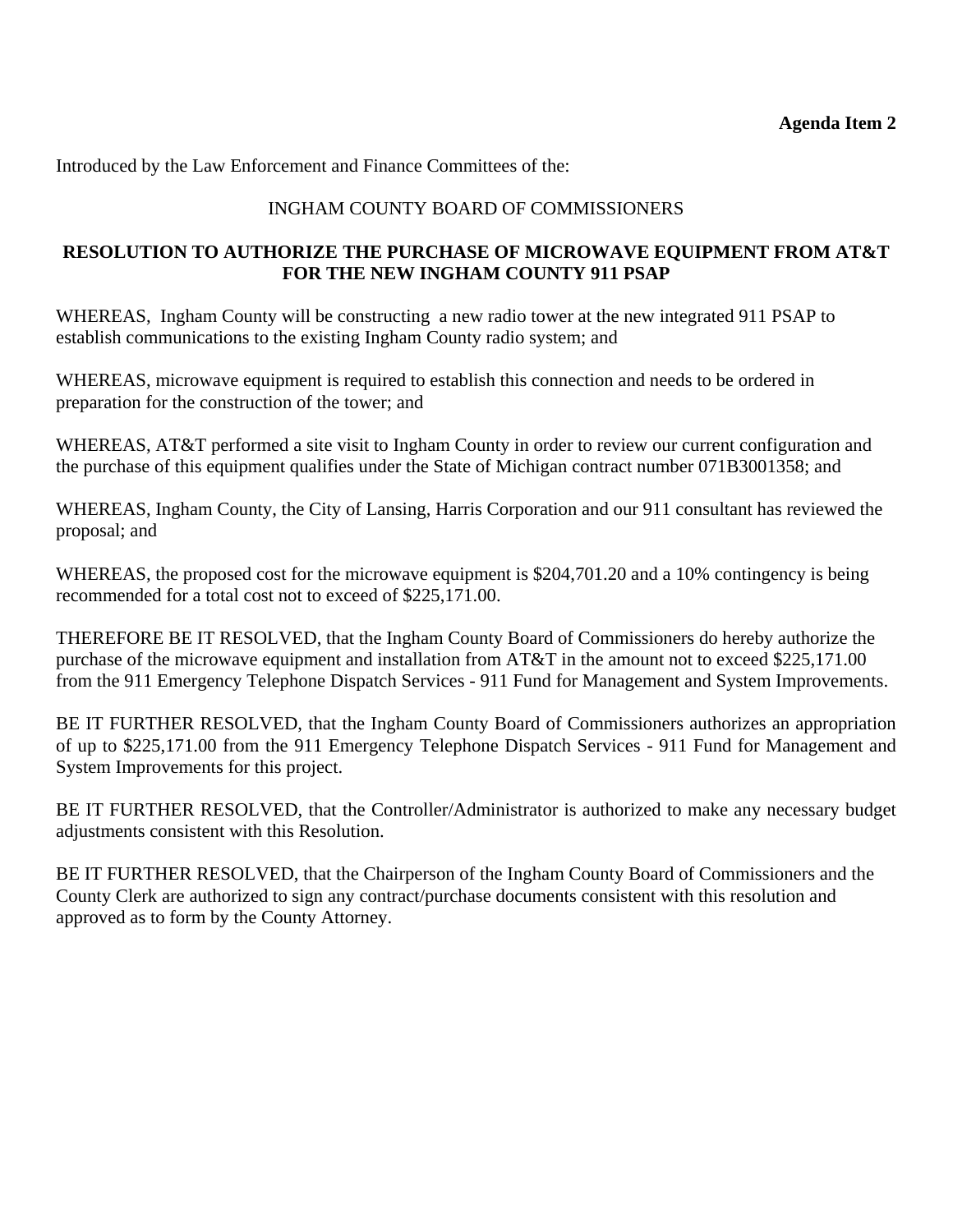<span id="page-10-0"></span>Introduced by the Law Enforcement Committee of the:

#### INGHAM COUNTY BOARD OF COMMISSIONERS

#### **RESOLUTION HONORING DEPUTY JAMES BORSETH FOR HIS 25 DEDICATED YEARS OF SERVICE TO THE INGHAM COUNTY SHERIFF'S OFFICE**

WHEREAS, James Borseth served his country honorably with the United States Marine Corp from July 1982 to July 1986; and

WHEREAS, in December 1986, James Borseth was hired by the Ingham County Sheriff's Office and assigned to the Corrections Division were he worked several posts as well as housing, education, medical and served as temporary command on several occasions; and

WHEREAS, in 1991, James was assigned to the Corrections Receiving Assignment where he worked until 1998; and

WHEREAS, due to his work ethic, James was selected to attend the Mid Michigan Police Academy from February 1998 to May 1998, graduating with his MCOLES police license; and

WHEREAS, Deputy Borseth worked in all facets of the Corrections Division, performing exemplary service after attending the police academy and was then assigned in 2001, to out-county road patrol; and

WHEREAS, due to his outgoing personality and friendly personality, James was assigned as the Webberville Community Policing Deputy in 2003; and

WHEREAS, since 2005 James has worked in Courts and Transport Units; and

WHEREAS, Deputy Borseth throughout his career maintained a high degree of professionalism, which resulted in numerous Sheriff's Office Awards and letters of praise from his co-workers and supervisors; and

WHEREAS, Deputy Borseth was the consummate professional throughout his career, coming to work everyday, providing for a safe and secure environment in the Sheriff's Office Corrections Division and for the citizens of Ingham County; and

WHEREAS, after serving with the Ingham County Sheriff's Office for 25 years, Deputy Borseth has decided to retire.

THEREFORE BE IT RESOLVED, that the Ingham County Board of Commissioners honors Deputy James Borseth for his 25 years of dedicated service to the citizens of Ingham County and wish him well in his retirement on December 16, 2011.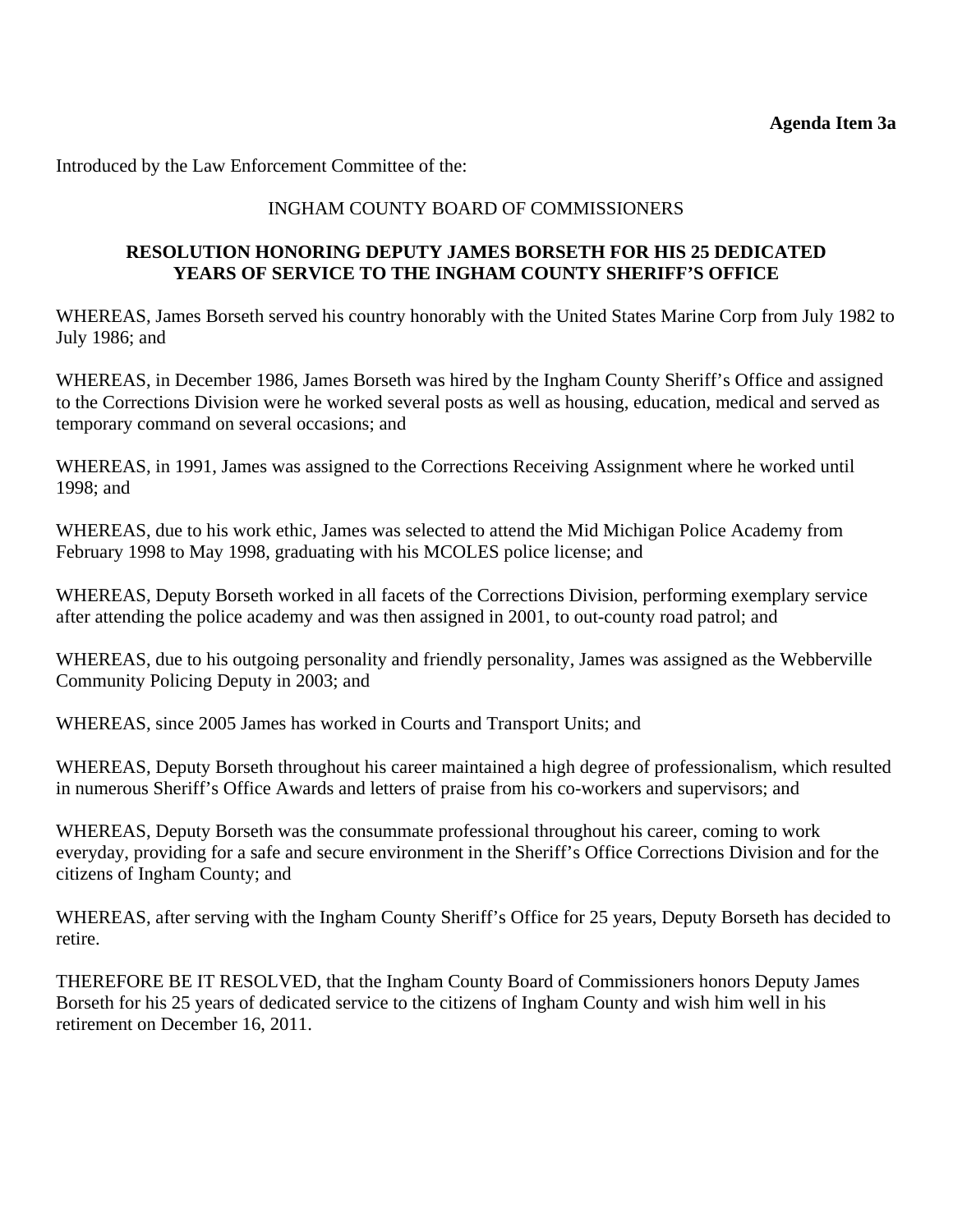#### **Agenda Item 3b**

# **M E M O R A N D U M**

<span id="page-11-0"></span>

| TO:          | <b>Law Enforcement Committee</b><br><b>Finance Committee</b> |
|--------------|--------------------------------------------------------------|
| <b>FROM:</b> | Major Joel Maatman                                           |
| DATE:        | November 7, 2011                                             |

**RE:** Acceptance of the FY 2011 SCAAP Grant

This resolution requests permission for the Ingham County Sheriff's Office to accept the FY 2011 SCAAP grant in the amount of \$1,917.00.

There are no financial implications for accepting this grant for the county as the grant requires no matching funds.

This is an annual grant Ingham County Sheriff's Office receives from the Bureau of Justice Assistance program.